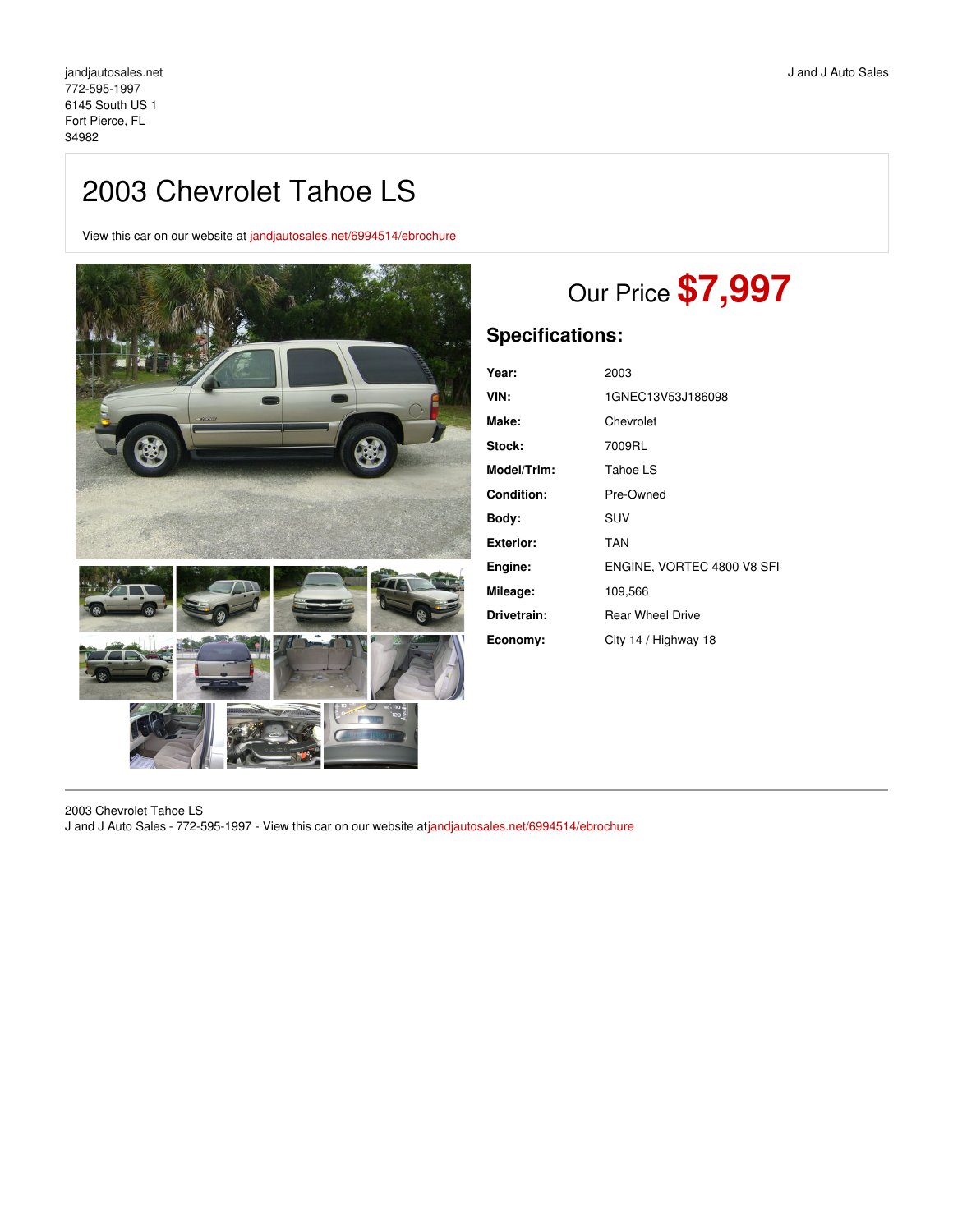

#### 2003 Chevrolet Tahoe LS

J and J Auto Sales - 772-595-1997 - View this car on our website at[jandjautosales.net/6994514/ebrochure](https://jandjautosales.net/vehicle/6994514/2003-chevrolet-tahoe-ls-fort-pierce-fl-34982/6994514/ebrochure)

## **Installed Options**

## **Interior**

- Seats, front Custom Cloth 40/20/40 split-bench, 3-passenger, driver & passenger manual reclining, outboard head restraints, center fold-down storage armrest, 6-way power adjustable driver seat & rear storage pockets
- Seats, middle Custom Cloth 60/40 split-folding bench, 3-passenger w/center armrest
- Floor covering, color-keyed carpeting
- Floormats, color-keyed, carpeted front & 2nd row, removable
- Steering column, Tilt-Wheel, adjustable-inc: brake/transmission shift interlock
- Steering wheel, leather-wrapped rim, Black
- Driver Message Center, monitors vehicle systems-inc: low fuel, transmission temperature, engine coolant, security, oil level, oil pressure & oil change
- Instrumentation, analog-inc: speedometer, odometer w/trip odometer, fuel level, voltmeter, engine temperature, oil pressure & tachometer
- Warning tones, headlamp on, key-in-ignition, driver safety belt unfasten, turn signal on
- Windows, power-inc: driver express-down & lockout features
- Door locks, power programmable-inc: lockout protection
- Cruise control, electronic w/set & resume speed-inc: telltale in instrument panel cluster
- Keyless entry, remote-inc: 2 transmitters, panic button & content theft alarm
- Theft-deterrent system, PASSLock II
- Air conditioning, tri-zone, manual, individual climate settings for driver, right front passenger & rear passengers-inc: front & rear HVAC systems
- Heater & defogger-inc: front & side window defoggers, rear passenger heating ducts & heater, rear auxiliary
- Defogger, rear-window, electric
- Sound system, ETR AM/FM stereo w/CD & cassette player-inc: seek-&-scan, digital clock, auto-tone control, speed-compensated volume, TheftLock, random select, auto-reverse cassette & Radio Data System (RDS)
- Sound system feature, 8-speakers
- Power outlets, auxiliary, 2 on instrument panel, 1 in cargo area, 12-volt
- Mirror, inside rearview, electrochromic (light-sensitive auto-dimming), 8-point compass, outside temperature indicator & right front passenger air bag status

- Console, overhead mini-inc: map lights & rear seat HVAC controls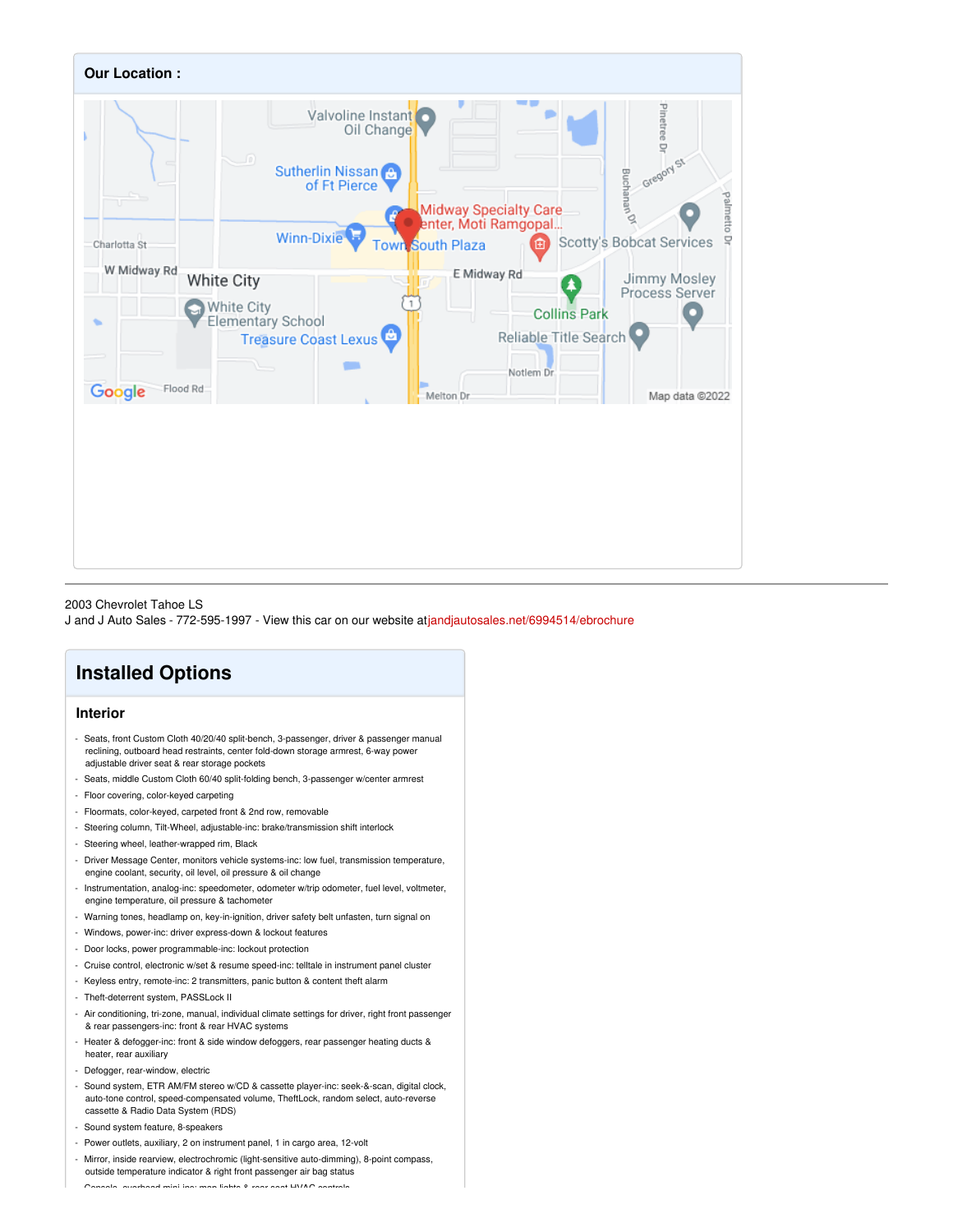- Console, overhead mini-inc: map lights & rear seat HVAC controls
- Smoker's Package-inc: ashtray & lighter- Headliner, Shale-colored cloth
- Visors, padded, Shale-colored, driver & passenger side w/cloth trim, extenders, illuminated vanity mirrors & corner storage pockets on back of visors
- ist handles, front passenger & outboard 2nd row seats
- Lighting, dome lamp, driver & passenger side door switch w/delayed entry feature, cargo lamps, door handle or keyless remote activated illuminated entry, map lights in front & 2nd seat positions
- Key, single, 2-sided

### **Exterior**

- Luggage rack, roof-mounted, Black, side rails only
- Bumper, front, chrome w/matte black top pad Bumper, rear, chrome step-inc: pad
- Air dam, Gray- Moldings, bodyside, Matte Black
- Assist steps, Black, mounted between front & rear wheels at bottom of rocker panel
- Grille, chrome surround
- Headlamps, dual halogen composite-inc: flash-to-pass feature & automatic lamp control
- Daytime running lamps-inc: automatic exterior lamp control
- Fog lamps, front, rectangular, halogen
- Mirrors, outside rearview, foldaway, power adjustable, heated
- Glass, Solar-Ray deep tinted (all windows except light tinted glass on windshield, driver and front passenger)
- Wipers, intermittent, front wet-arm w/pulse washers- Door handles, Matte Black
- Body, rear cargo panel doors

## **Safety**

- Seats, front Custom Cloth 40/20/40 split-bench, 3-passenger, driver & passenger manual reclining, outboard head restraints, center fold-down storage armrest, 6-way power adjustable driver seat & rear storage pockets
- Seats, middle Custom Cloth 60/40 split-folding bench, 3-passenger w/center armrest
- Floor covering, color-keyed carpeting
- Floormats, color-keyed, carpeted front & 2nd row, removable
- Steering column, Tilt-Wheel, adjustable-inc: brake/transmission shift interlock
- Steering wheel, leather-wrapped rim, Black
- Driver Message Center, monitors vehicle systems-inc: low fuel, transmission temperature, engine coolant, security, oil level, oil pressure & oil change
- Instrumentation, analog-inc: speedometer, odometer w/trip odometer, fuel level, voltmeter, engine temperature, oil pressure & tachometer
- Warning tones, headlamp on, key-in-ignition, driver safety belt unfasten, turn signal on
- Windows, power-inc: driver express-down & lockout features
- Door locks, power programmable-inc: lockout protection
- Cruise control, electronic w/set & resume speed-inc: telltale in instrument panel cluster
- Keyless entry, remote-inc: 2 transmitters, panic button & content theft alarm
- Theft-deterrent system, PASSLock II
- Air conditioning, tri-zone, manual, individual climate settings for driver, right front passenger & rear passengers-inc: front & rear HVAC systems
- Heater & defogger-inc: front & side window defoggers, rear passenger heating ducts & heater, rear auxiliary
- Defogger, rear-window, electric
- Sound system, ETR AM/FM stereo w/CD & cassette player-inc: seek-&-scan, digital clock, auto-tone control, speed-compensated volume, TheftLock, random select, auto-reverse cassette & Radio Data System (RDS)
- Sound system feature, 8-speakers
- Power outlets, auxiliary, 2 on instrument panel, 1 in cargo area, 12-volt
- Mirror, inside rearview, electrochromic (light-sensitive auto-dimming), 8-point compass,
- outside temperature indicator & right front passenger air bag status
- Console, overhead mini-inc: map lights & rear seat HVAC controls
- Smoker's Package-inc: ashtray & lighter- Headliner, Shale-colored cloth
- Visors, padded, Shale-colored, driver & passenger side w/cloth trim, extenders, illuminated vanity mirrors & corner storage pockets on back of visors
- Assist handles, front passenger & outboard 2nd row seats
- Lighting, dome lamp, driver & passenger side door switch w/delayed entry feature, cargo lamps, door handle or keyless remote activated illuminated entry, map lights in front & 2nd seat positions
- Key, single, 2-sided

#### **Mechanical**

- Engine, Vortec 4800 V8 SFI (275 HP [205.1 kW] @ 5200 rpm, 290 lb.-ft. [393 N-m] @ 4000 rpm)
- Transmission, 4-speed automatic, electronically controlled w/overdrive & tow/haul mode
- Rear axle, 3.42 ratio- Rear wheel drive
- Battery, heavy-duty, 600 cold-cranking amps-inc: rundown protection & retained accessory power
- Alternator, 145 amps- Trailering wiring harness, 7-wire- GVWR, 6500 lbs. (2948 kg)